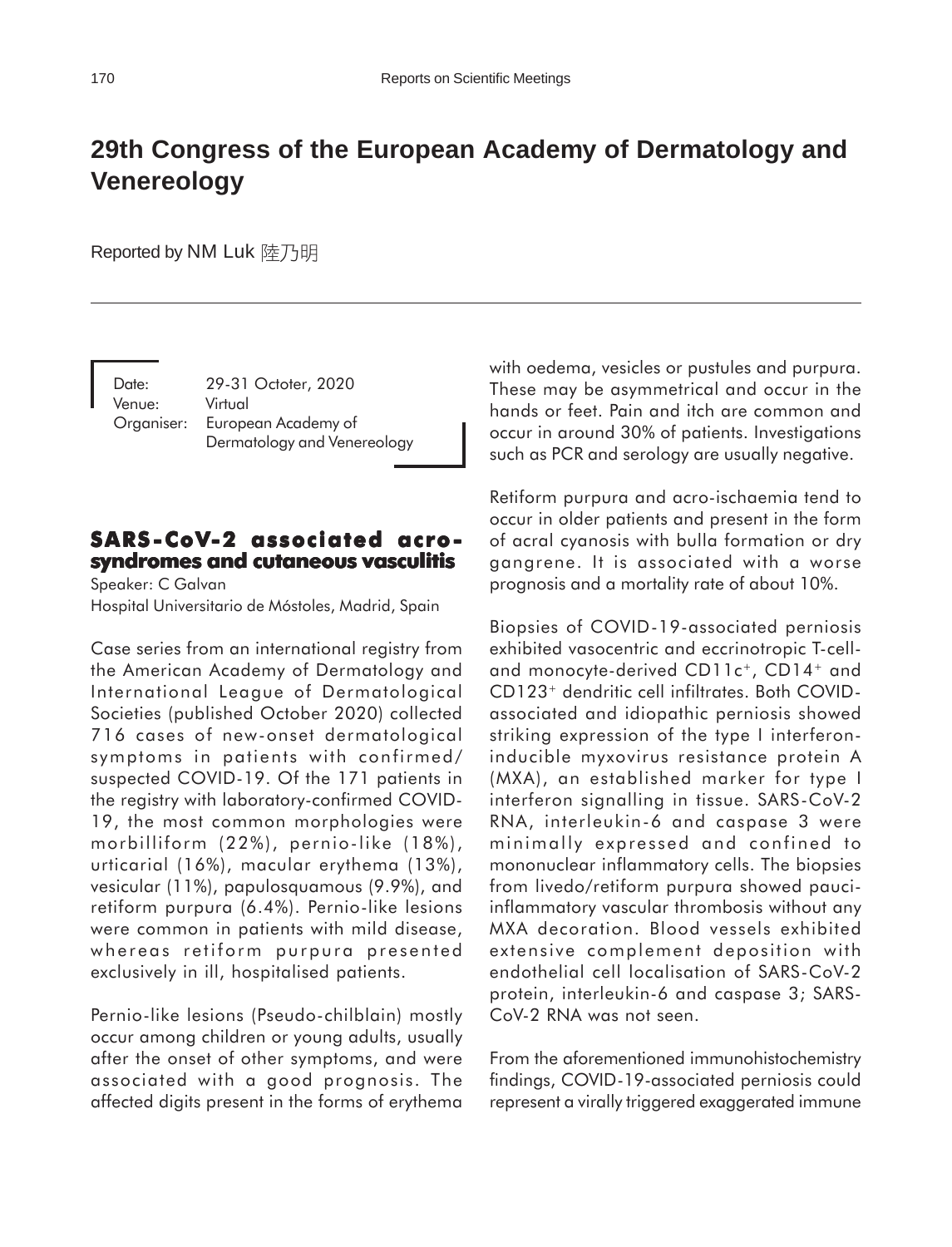reaction with significant type I interferon signalling. This is important in SARS-CoV-2 eradication and indicates a generalised strong inflammatory response and a better prognosis.

In contrast to the thrombotic retiform purpura of critically ill patients with COVID-19, vascular thrombosis in the skin and other organ systems is associated with a minimal interferon response. This allows excessive viral replication with release of viral proteins that localise to extrapulmonary endothelium and trigger extensive complement activation. This could explain the grave prognosis in these patients.

## *Learning points: Learning points:*

The cutaneous manifestations in patients infected with SARS-COVID-19 are variable. These clinical presentations could be the result of different underlying pathophysiologies and are of prognostic significance.

## **Molecular and genetic basis of Molecular genetic of psoriasis phenotypes**

Speaker: J Barker

St John's Institute of Dermatology, Division of Genetics and Molecular Medicine, King's College London, London, UK

In psoriasis, genetic factors may affect disease susceptibility, age of onset, severity, comorbidity and response to biologic treatment.

Heritability accounts for 60-70% risk of psoriasis. Current associations explain around 30% heritability and approximately 60 loci were found associated with psoriasis with genome-wide scan. Most of these genes are involved in innate and adaptive immune responses. Among these, HLA-C\*06.02 produces a greater genetic effect than all other loci combined with a heritability odds ratio of  $\sim$ 4-5. It is also associated with type I early-onset psoriasis. However, HLA-C\*06.02 is neither necessary nor sufficient to cause psoriasis.

Biological pathways implicated in psoriasis pathogenesis include

- i) Skin barrier function e.g. LCE3, KLF4, CDSN
- ii) Antigen presentation e.g. HLA-C, ERAPT
- iii) Type I interferon signaling e.g. IFIH1, DDX 58
- iv) NF-KB signaling e.g. TNP1, TNIP1
- v) IL-23/IL-17 axis e.g. IL23R, TYK2

Genetic study with Mendelian Randomisation (MR) confirms that obesity contributes to the pathogenesis of psoriasis but not vice versa. The odds ratio of developing psoriasis increases as BMI increases i.e.  $\sim$  50% when BMI increase from 25 to 30. However, there is no evidence that psoriasis increases BMI.

Recently it was found that generalised pustular psoriasis (GPP) is associated with mutations in IL36RN. IL36RN mutations were observed in 25% cases of GPP (and acrodermatitis of Hallopeau). There was sustained activation of IL-36 in GPP. On the other hand, IL36RN mutations are not associated with psoriasis. Furthermore, the inhibition of interleukin-36 receptor may reduce the severity of GPP.

HLA-C\*06.02 predicts patient's response to biologic therapy. HLA-C\*06:02-negative patients were significantly more likely to respond to adalimumab than ustekinumab at all time points (most strongly at 6 months: odds ratio [OR], 2.95;  $P = 5.85 \times 10^{-7}$ , and the difference was greater in HLA-C\*06:02 negative patients with psoriatic arthritis (OR, 5.98; P=6.89 $\times$ 10<sup>-5</sup>). Biologic-naive patients who were HLA-C\*06:02 positive and psoriatic arthritis negative demonstrated a significantly poorer response to adalimumab at 12 months (OR, 0.31;  $P = 3.42 \times 10^{-4}$ ). Results from HLAwide analyses were consistent with HLA-C\*06:02 itself being the primary effect allele.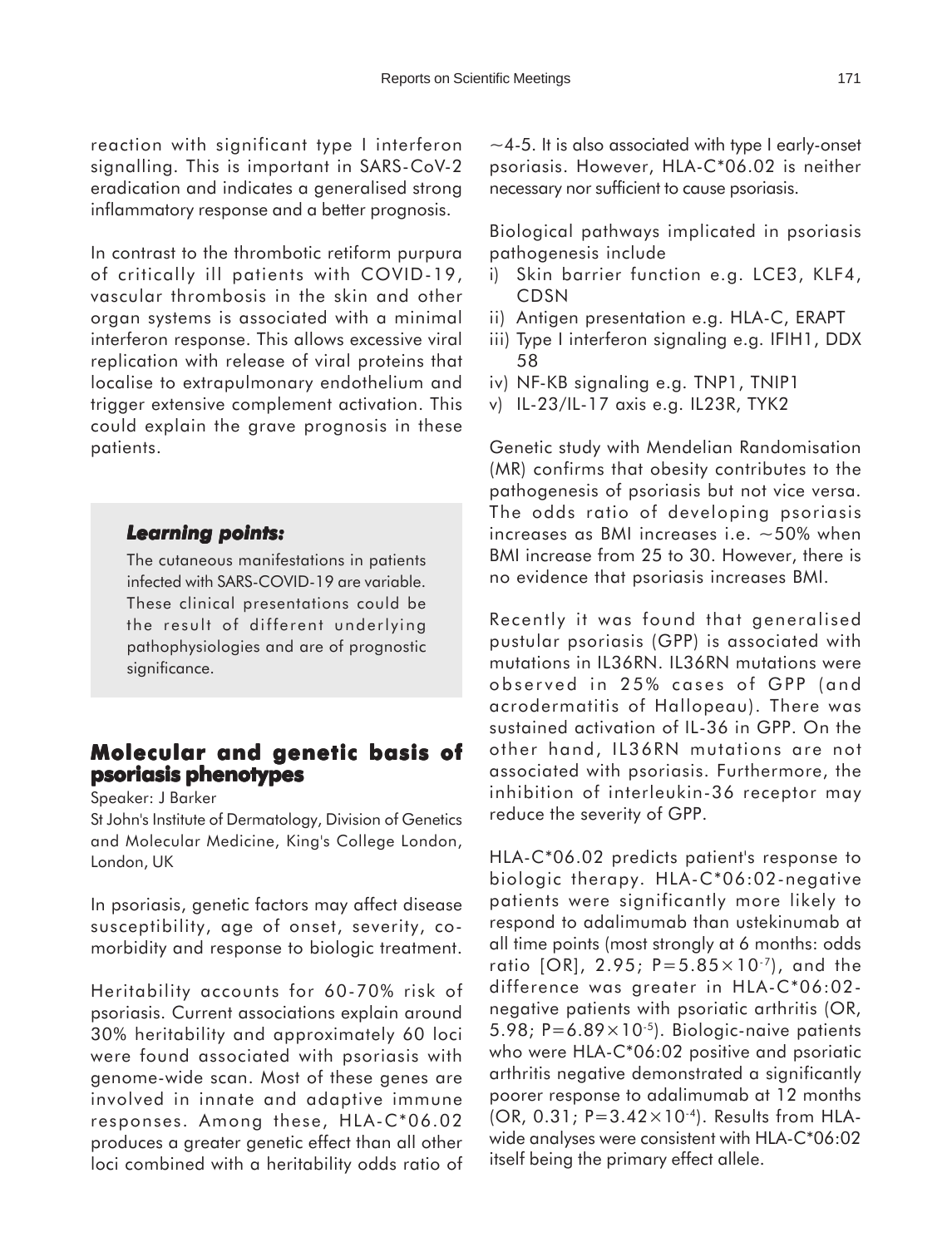#### *Learning points: Learning points:*

Genetic factors play an important role in disease susceptibility, age of onset, disease severity, co-morbidity and response to biologic treatment in psoriasis. With a better understanding of the genetic basis of psoriasis, genotyping may promote personalised management.

### **Ocular rosacea**

Speaker: J Cabete Hospital de Santo Antonio dos Capuchos, Central Lisbon Hospital Center, EPE - Lisbon, Portugal

Rosacea is a chronic disease with variable presentation and severity. It may be present in up to 58-72% of patients with rosacea. However, as the symptoms may be subtle, the disease is commonly overlooked. Nevertheless, ocular rosacea reduces the life quality and is potentially sight-threatening.

Both males and females are equally affected and the condition is more prevalent among fair-skinned patients. It may occur in early childhood with a peak incidence at 40 to 60 years of age. There is no correlation between the severity of ocular disease and the severity of facial rosacea.

The pathophysiology is not fully elucidated. It involves inflammatory changes, altered immune system response (increase cathelicidin peptides and TLR2 and increases serine proteases) and vascular dysregulation.

Clinically patients may present with foreign body sensation, pain or burning eyes, photophobia, itchy and watery eyes, crusting of the eyelids and scales. Physical examination may reveal blepharitis, telangiectasia and erythema of the lid margin; oedema, erythema, and desquamation in collarettes around the

eyelashes. There may also be Meibomian gland dysfunction (excess turbid secretions from the Meibomian glands plugging their own orifices, resulting in recurrent chalazion), as well as dry eyes, conjunctival hyperaemia and telangiectasia, keratitis, episcleritis and scleritis.

Treatment include eyelid hygiene and lubricants, topical anti-inflammatory and / or systemic medications and finally laser and surgery in difficult cases.

Warm compresses applied to eyelid margins help to liquefy the thick Meibomian gland secretions and facilitate gland function and cleaning with diluted neutral baby shampoo is also helpful. Non-preserved artificial tears and other lubricants can be applied liberally throughout the day. Topical antibiotic ointments at bedtime may decrease eyelid flora and soften collarettes.

Topical anti-inflammatory medications like topical cyclosporine is used for symptomatic eyelid, conjunctival and / or corneal changes such as keratitis, episcleritis and scleritis. Severe cases with persistent inflammation may require the use of short-term topical corticosteroids. Azithromycin preparation two to three time a day for 2-4 weeks can improve blepharitis and Meibomian gland dysfunction.

Systemic agents like doxycycline have antiinflammatory, anti-angiogenic effects and decrease eyelid bacterial flora and lipases produced by *Staphylococci*. In paediatric patients, macrolides can be substituted. For refractory cases, oral low dose isotretinion can be used.

Finally, Intense Pulse Laser (IPL) minimises the impact of dry eyes in ocular rosacea and surgery may be required for severe dry eyes, persistent chalazion, corneal thinning and perforation.